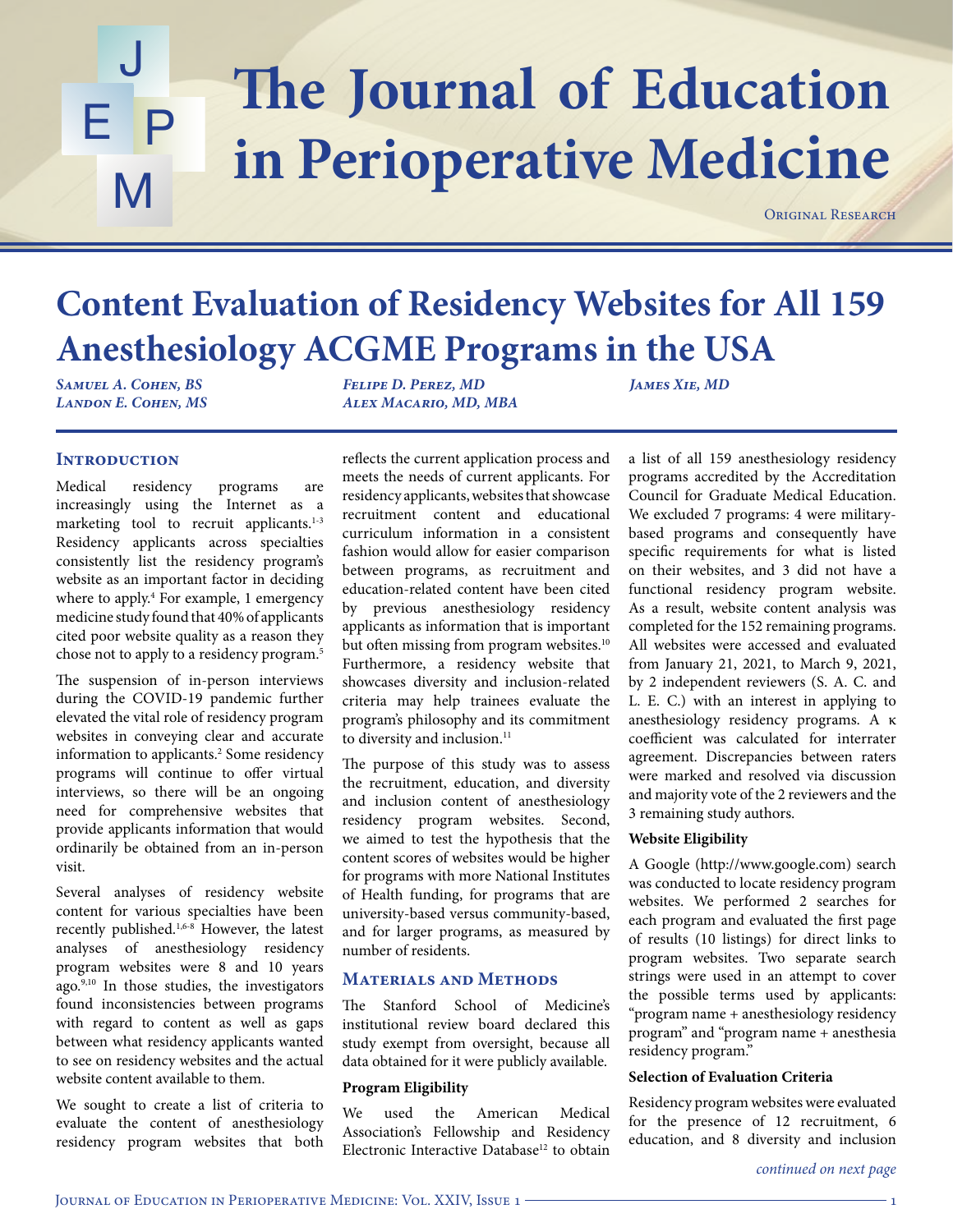criteria. The final criteria were derived from several previous published content analyses of residency websites for other medical specialties, as well as a prior survey that asked anesthesiology residency applicants what information they felt should exist on program websites.7,8,10,13,14 After a list of preliminary criteria was generated from prior studies, the authors voted to select which criteria were most relevant to the current anesthesiology residency application process. The criteria that we chose were largely based on those deemed "missing but moderately or most important" in the previously published survey of anesthesiology residency applicants.10 We voted not to include "printable program information," which was rated "missing but moderately or most important" by half of the respondents in the previous survey, because we did not think this criteria was relevant today, given the emphasis on electronic resources and avoiding paper waste. From that previous survey, we also voted to exclude some of the criteria that were rated "missing but moderately or most important" by very few respondents, such as "detailed map of campus/directions."

Although not all of the criteria generated from prior studies were ultimately included in our analyses, all 26 criteria we chose to include have been analyzed in previously published content analyses of residency websites<sup>1,4-8,10,13,14</sup> (Table 1). Residency programs were credited for the presence of a criterion if it was directly mentioned on the website or there was a direct link to a departmental or institutional website with the relevant information. For example, many residency program websites had links to their associated office of graduate medical education, which provided information about additional resources for trainees.

### **Explanation of Evaluation Criteria**

While some of the criteria we selected are self-explanatory, others require further explanation. In the recruitment category, Wellness Resources were defined as initiatives listed on program websites that were either labeled as "wellness" initiatives or aimed at improving residents' physical, emotional, or social well-being. Mental Health Resources were defined as resources

listed on program websites that either were labeled as "mental health resources" or provided information about mental health counseling available to residents.

In the education category, Rotation Information was defined as information regarding resident rotations, such as location, type, and duration. Also in the education category, Anesthesia Case Listing was defined as examples of procedures that anesthesiology residents would likely be exposed to during residency. A distinction was made between journal clubs and didactics, because journal clubs represent a learning activity that promotes learning for both faculty and residents, whereas didactics are specifically designed for residents.

The diversity and inclusion criteria were broken down into diversity and inclusion categories. We defined diversity as the demographic characteristics of the anesthesiology department (who are the members of the residency, the department, and the larger institution) and the patients served. Therefore, Community Demographics, Resident Photos, Extended Resident Biographies, Financial Resources for Trainees, and Community Engagement Opportunities were considered diversity criteria. The Community Demographics and Community Engagement Opportunities criteria provide insight about the demographic characteristics of patients who are typically served, whereas Resident Photos and Extended Resident Biographies provide information about the department's demographic information. Financial Resources for Trainees was also included as a diversity criterion because less than one-quarter of medical students come from families in the bottom 3 quintiles of family income.<sup>15</sup>

We defined inclusion as whether individuals in the residency and anesthesia department, regardless of demographic characteristics, feel engaged, supported, treated properly, welcomed, and at ease expressing themselves. Therefore, Nondiscrimination/ Equal Opportunity Statement, Diversity and Inclusion Message, and Diversity and Inclusion Committee were deemed inclusion criteria. Nondiscrimination/ Equal Opportunity Statement differs from Diversity and Inclusion Message because the former tends to be derived from legal language and serves as a reminder that freedom from discrimination is a legal right of prospective trainees. In contrast, Diversity and Inclusion Message was deemed to be a message from the program director or department chair specifically about the values and beliefs of the program or department pertaining to diversity and inclusion.

## **Program Stratification and Statistical Analysis**

Residency programs were stratified by National Institutes of Health funding, affiliation, size, and geographic region. We identified anesthesiology-specific National Institutes of Health funding dollars in 2019 for all residency programs using data released by the Blue Ridge Institute for Medical Research.16 Programs were divided into 3 categories based on affiliation status provided by the FREIDA database: university-based; university-affiliated, community-based; and community-based. For size, the number of residents in their second postgraduate year was used as a representative statistic for total program size. For geographic location, programs were divided into 4 groups—Midwest, Northeast, South, and West—based on regions defined by the US Census Bureau. A multiple linear regression model was used to determine which program factors were most influential in determining total website content score.

## **Results**

The mean  $(\pm SD)$  number of residents in their second postgraduate year per program was  $11.0 \pm 6.7$  (range, 1-31; median = 10). Of the 152 programs, 100 (65.8%) were university-based, 41 (27.0%) were university-affiliated and community-based, and 11 (7.2%) were community-based.

Anesthesiology residency program websites contained a mean of 12.9 ± 3.4 (range, 3-21; median  $= 13$ ) of the 26 study criteria (Figure 1). Individual recruitment, education, diversity and inclusion, and total content scores for each of the 152 programs are provided in Supplemental Table 1. Program websites contained a mean of  $5.6 \pm 2.0$  recruitment criteria,  $3.6 \pm 1.0$  education criteria, and  $3.5 \pm 1.7$ diversity and inclusion criteria. There was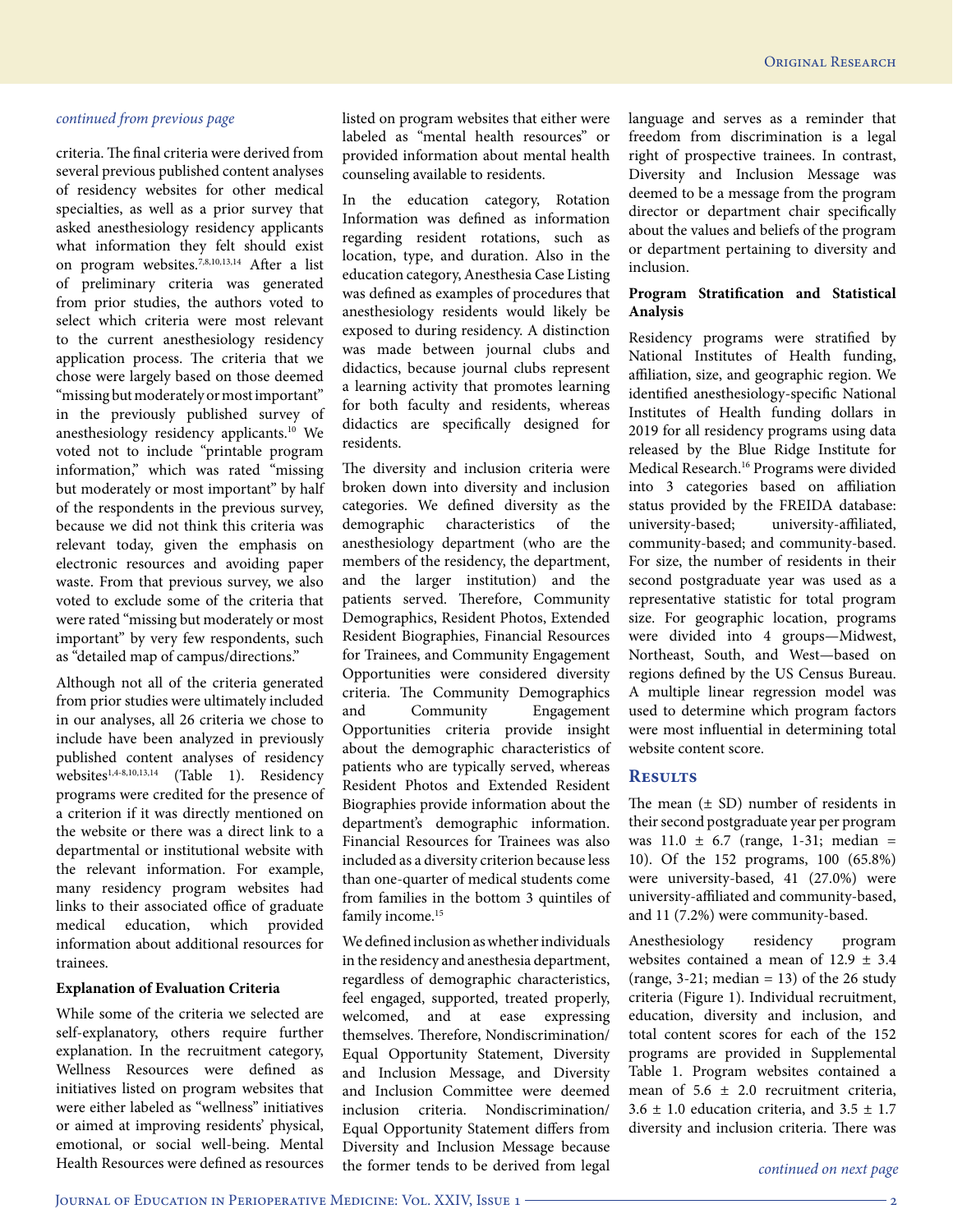high interobserver reliability between the 2 independent website reviewers, with 91.8% agreement (3628/3952 total criteria) and a κ coefficient of 0.837.

The most common recruitment criteria present on websites were Program Description (151/152, 99.3%), Social Media Links (131/152, 86.2%), and PGY-2 Salary (105/152, 69.1%). The most common education criteria present were Rotation Information (149/152, 98.0%), Didactics Information (147/152, 96.7%), and Journal Club (111/152, 73.0%). The most common diversity and inclusion criteria present were Community Demographics (130/152, 85.5%), Resident Photos (118/152, 77.6%), and Financial Resources for Trainees (108/152, 71.1%; Table 2).

Alumni Contact Information was provided by 0% of programs, with other uncommon criteria being Diversity and Inclusion Committee (20/152, 13%), Board Pass Rate (21/152, 14%), Extended Resident Biographies (25/152, 16%), Community Engagement Opportunities (29/152, 19%), Mental Health Resources (30/152, 20%), Current Resident Research (37/152, 24%), and resident/faculty testimonials (41/152, 27%; Table 2).

Multiple linear regression revealed that university-based programs had higher website content scores than communitybased programs  $(F_{7,143} = 2.147, P < .001)$ , with an adjusted  $R^2$  of 0.297 (Figure 2, Supplemental Table 2). Summary statistics for mean recruitment, education, and diversity and inclusion content stratified by 3 different program factors (affiliation, size, and region) are provided in Table 3.

## **Discussion**

Website content for anesthesiology residency programs is highly variable, with 95% of websites containing between 6.1 and 19.7 of our study criteria. Overall, websites averaged slightly below half (12.9) of the 26 elements analyzed in this study. A university-based affiliation was associated with a higher website content score, although the association is relatively weak, with an  $R^2$  of 0.297. This suggests that all programs, regardless of funding, affiliation, size, or region, have room for improving content which will benefit applicants.

A website that incorporates elements examined in this study can serve as a more effective recruitment tool by providing consistent baseline information that may help applicants decide which programs align with their personal values and future career goals.4,17,18 The current lack of content consistency may impede applicants from making informed comparisons.

For many of the criteria analyzed in this study, website content for anesthesiology residency programs was less informative than website content for residency programs in other specialties. For example, geographic placement of previous graduates was present on only 42% of anesthesiology program websites, but on 50% and 63% of ophthalmology and orthopedic surgery program websites, respectively.<sup>1,7</sup> Additionally, extended biographies of current residents were present on 73% of ophthalmology residency websites but only 16% of anesthesiology residency websites.7 This may be related to the smaller relative size of ophthalmology residencies. With regard to diversity and inclusion content, anesthesiology program websites were often more informative than websites for general surgery programs, which is the only other specialty whose website content has been analyzed for the diversity and inclusion criteria included in this study. Resident photos, diversity and inclusion messages, and nondiscrimination statements were more frequent on anesthesiology program websites than general surgery program websites.<sup>8</sup>

With regard to recruitment criteria, in comparing our results with a study of website content for anesthesiology residencies from 2011 we observed a large increase in the percentage of websites containing program-specific social media links to Twitter, Facebook, or Instagram.<sup>10</sup> The enhanced social media presence of anesthesiology residency programs reflects the increasing importance of social media as an information source for applicants and a potential recruitment tool for residency programs.19-21

Other important elements of the recruitment domain are wellness resources and mental health and counseling resources, especially given that perceived availability of workplace resources has been found to lower the risk of burnout, distress, and depression among residents.<sup>22</sup> Despite their importance, only 40.8% and 19.8% of residency websites, respectively, featured wellness resources and mental health and counseling resources. This is a potential area of improvement for the majority of program websites.

Although institutional diversity has been cited by applicants as an important factor in deciding among residency programs, basic diversity and inclusion elements were often absent from program websites.<sup>23</sup> Residency programs can showcase their commitment to diversity and inclusion initiatives on their websites to help recruit more diverse applicants, as female and underrepresented minority applicants have been shown to seek out diversity during the residency application process.24-26 A recent study showed that from 2000 to 2018, the increase in the total number of anesthesiology residents has resulted primarily from an increase in the number of white and Asian residents, with the proportion of black and Hispanic trainees remaining consistently low over that 18-year period.<sup>27</sup> A residency program's website may be used by the program to recruit more diverse applicants and ensure that the next generation of anesthesiologists practices in increasingly diverse environments.

There are limitations to this study. First, we measured only the presence or absence of the 26 recruitment, education, and diversity and inclusion criteria; we did not assess element quality. A separate qualitative study would be needed to measure the quality and accuracy of the content, which was beyond the scope of this study. The binary scoring system we used is similar to those used in other content analyses of residency programs, but it is also a limitation, because some criteria might carry greater weight with applicants than others. This would not be reflected in a total website content score calculated by merely summing the criteria present.7,13,14,28 Additionally, only publicly available information was accessed for each of the websites analyzed. Passwordprotected websites specific to interviewees were found on only a few program websites and therefore would likely not affect our overall conclusions. Finally, although the 26 criteria measured in this study are not validated measures of website content, they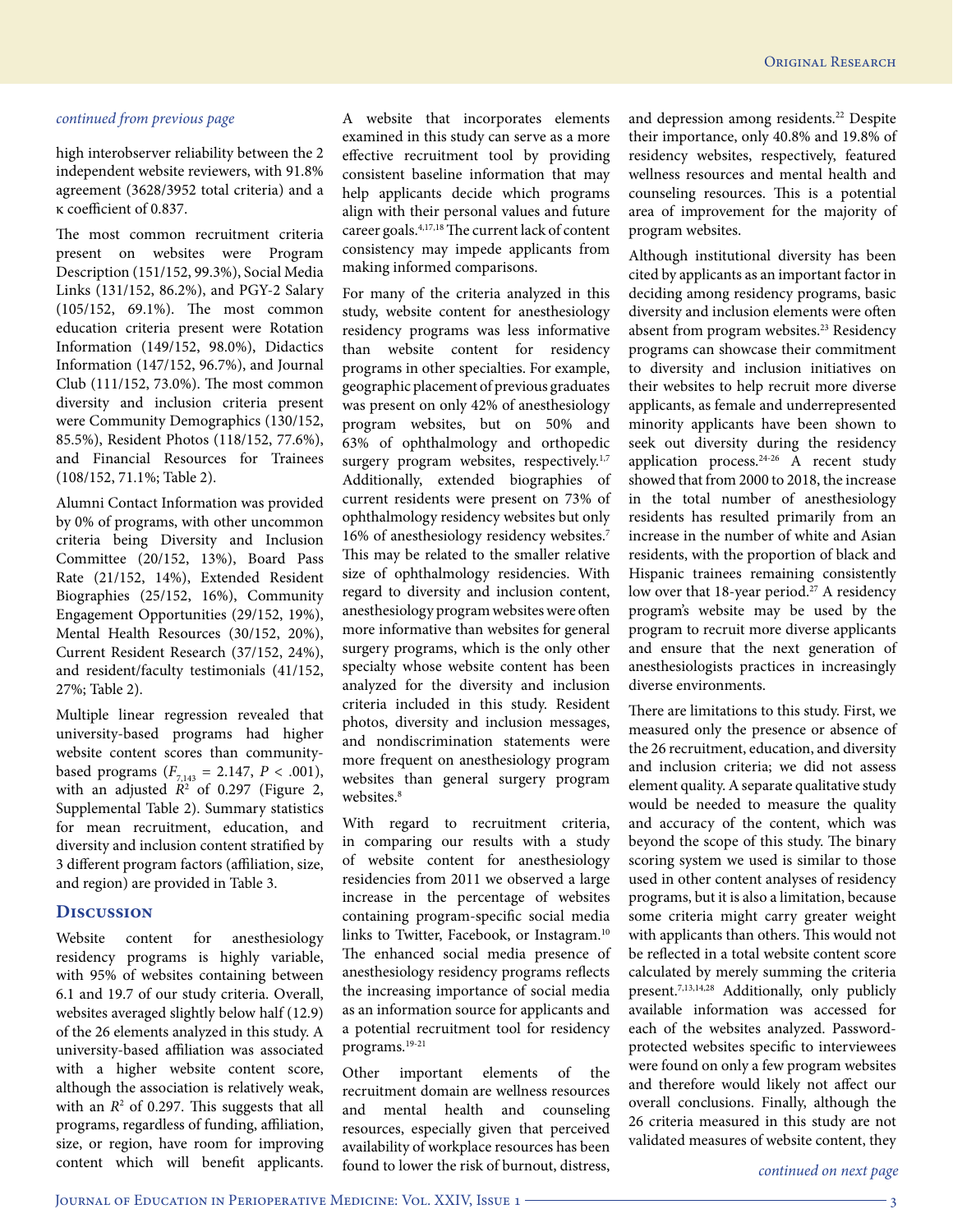were generated from previously published residency program website content analyses and surveys of previous anesthesiology residency applicants.7,8,10,13,14

Our criteria for measuring website content on anesthesiology residency program websites led us to determine that although 98% of programs had functioning websites, there is potential for further improvement of almost all websites with regards to recruitment, education, and diversity and inclusion content. Informative residency program websites may help future applicants make decisions about which anesthesiology residency programs align with their career and training goals.

### **Acknowledgments**

We would like to thank Gomathy Parvathinathan, in the Stanford University Department of Anesthesiology, Perioperative and Pain Medicine, for her data analysis and statistical expertise throughout the duration of the project.

#### **References**

- 1. Sherman NC, Sorenson JC, Khwaja AM, DeSilva GL. The content and accessibility of orthopaedic residency program websites. *JB JS Open Access*. 2020;5(4):e20.00087.
- 2. Bernstein SA, Gu A, Chretien KC, Gold JA. Graduate medical education virtual interviews and recruitment in the era of COVID-19. *J Grad Med Educ.* 2020;12(5):557-60.
- 3. Chen VW, Hoang D, Garner W. Do websites provide what applicants need? plastic surgery residency program websites versus applicant selfreported needs. *Plast Reconstr Surg Glob Open*. 2018;6(10):e1900.
- 4. Long T, Dodd S, Licatino L, Rose S. Factors important to anesthesiology residency applicants during recruitment. *J Educ Perioper Med.* 2017;19(2):E604.
- 5. Gaeta TJ, Birkhahn RH, Lamont D, et al. Aspects of residency programs' web sites important to student applicants. *Acad Emerg Med*. 2005;12(1):89-92.
- 6. Patel SJ, Abdullah MS, Yeh PC, et al. Content evaluation of physical medicine and rehabilitation residency websites. *PM R*. 2020;12(10):1003-8.
- 7. Shaath DS, Whittaker TJ. Evaluation of ophthalmology residency program web sites. *J Acad Ophthalmol.* 2019;11(2):e44-8.
- 8. Driesen AMDS, Romero Arenas MA, Arora TK, et al. Do general surgery residency program websites feature diversity? *J Surg Educ.* 2020;77(6):e110-5.
- 9. Daneshpayeh N, Lee H, Berger J. Program director as webmaster? analysis of 131 anesthesiology department web sites and program director web site involvement and opinion survey. *J Educ Perioper Med.* 2013;15(2):E066.
- 10. Chu LF, Young CA, Zamora AK, et al. Self-reported information needs of anesthesia residency applicants and analysis of applicant-related web sites resources at 131 United States training programs. *Anesth Analg.* 2011;112(2):430-9.
- 11. Hopf HW, Dew LI. Diversity: value, barriers, and solutions. *ASA Monit.* 2020;84:28-9.
- 12. American Medical Association. FREIDA residency program database. https://freida.amaassn.org/. Accessed September 1, 2021.
- 13. Skovrlj B, Silvestre J, Ibeh C, et al. Neurosurgery residency websites: a critical evaluation. *World Neurosurg.* 2015;84(3):727-33.
- 14. Oladeji LO, Yu JC, Oladeji AK, Ponce BA. How useful are orthopedic surgery residency web pages? *J Surg Educ.* 2015;72(6):1185-9.
- 15. Association of American Medical Colleges. An updated look at the economic diversity of U.S. medical students. https://www.aamc.org/ data-reports/analysis-brief/report/updatedlook-economic-diversity-us-medical-students. Accessed September 6, 2021.
- 16. Blue Ridge Institute for Medical Research. NIH Award Rankings. http://www.brimr.org/NIH\_ Awards/2017/NIH\_Awards\_2017.htm. Accessed February 15, 2021.
- 17. Jarman BT, Joshi ART, Trickey AW, et al. Factors and influences that determine the choices of surgery residency applicants. *J Surg Educ.*

2015;72(6):e163-71.

- 18. Embi PJ, Desai S, Cooney TG. Use and utility of web-based residency program information: a survey of residency applicants. *J Med Internet Res*. 2003;5(3):e22.
- 19. DeAtkine AB, Grayson JW, Singh NP, et al. #ENT: otolaryngology residency programs create social media platforms to connect with applicants during COVID-19 pandemic. *Ear Nose Throat J.* 2020. doi:10.1177/0145561320983205.
- 20. Gaini RR, Patel KM, Khan SA, et al. A rise in social media utilization by U.S. neurology residency programs in the era of COVID-19. *Clin Neurol Neurosurg.* 2021;207:106717.
- 21. Czawlytko C, Smith E, Awan O, et al. The effect of virtual interviews and social media on applicant decision-making during the 2020-2021 resident match cycle. *Acad Radiol.* In press. doi:10.1016/j. acra.2021.05.028.
- 22. Sun H, Warner DO, Macario A, et al. Repeated cross-sectional surveys of burnout, distress, and depression among anesthesiology residents and first-year graduates. *Anesthesiology*. 2019;131:668- 77.
- 23. Dinh JV, Salas E. Prioritization of diversity during the residency match: trends for a new workforce. *J Grad Med Educ.* 2019;11(3):319-23.
- 24. Yousuf SJ, Kwagyan J, Jones LS. Applicants' choice of an ophthalmology residency program. *Ophthalmology*. 2013;120(2):423-7.
- 25. Phitayakorn R, Macklin EA, Goldsmith J, Weinstein DF. Applicants' self-reported priorities in selecting a residency program. *J Grad Med Educ.* 2015;7(1):21-6.
- 26. Aagaard EM, Julian K, Dedier J, et al. Factors affecting medical students' selection of an internal medicine residency program. *J Natl Med Assoc.* 2005;97(9):1264-70.
- 27. Nafiu OO, Leis AM, Wang W, et al. Racial, ethnic, and gender diversity in pediatric anesthesiology<br>fellowship and anesthesiology residency fellowship and anesthesiology programs in the United States: small reservoir, leaky pipeline. *Anesth Analg.* 2020;131(4):1201-9.
- 28. Svider PF, Gupta A, Johnson AP, et al. Evaluation of otolaryngology residency program websites. *JAMA Otolaryngol Head Neck Surg*. 2014;140(10):956-60.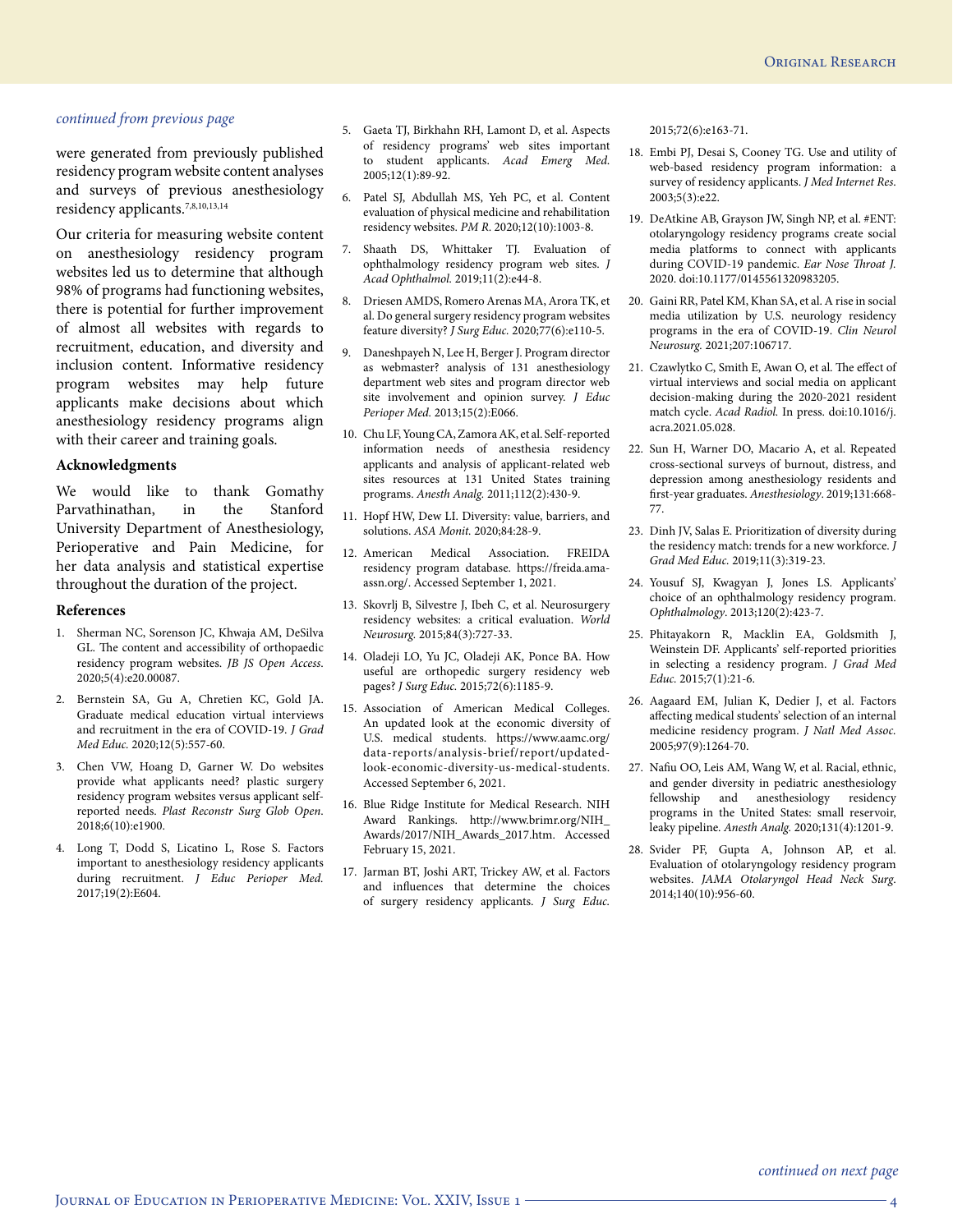*The following authors are in the Department of Anesthesiology, Perioperative and Pain Medicine, Stanford University School of Medicine, Stanford, CA: Samuel A. Cohen is a medical student, Felipe D. Perez is a Clinical Assistant Professor, Alex Macario is a professor, and James Xie is a Clinical Assistant Professor. Landon E. Cohen is a is a Medical Student at the Keck School of Medicine at the University of Southern California, Los Angeles, CA.* 

*Corresponding author: James Xie, MD, Department of Anesthesiology, Perioperative and Pain Medicine, Stanford University, 300 Pasteur Drive, Room H3580, Stanford, CA 94305. Telephone: (650) 723-6412*

*Email address: James Xie: jxie@stanford.edu*

#### *Financial Disclosures: None*

#### *Conflicts of Interest: None*

#### **Abstract**

**Background:** The shift to virtual interviews during the COVID-19 pandemic has elevated the vital role of Accreditation Council for Graduate Medical Education residency program websites in conveying information to applicants. The purpose of our study was to assess the recruitment, education, and diversity and inclusion content on websites for anesthesiology residency programs. Second, we aimed to test the hypothesis that the content scores of websites are higher in programs with more National Institutes of Health funding, in programs that are universitybased versus community-based, and in larger programs, as measured by number of residents.

**Methods:** Two independent reviewers evaluated the websites of the 159 anesthesiology residency programs accredited by the Accreditation Council for Graduate Medical Education for the presence (yes/no) of 12 recruitment, 6 education, and 8 diversity and inclusion criteria. Multiple linear regression was used to determine which program factors were most associated with total website content score.

**Results:** Anesthesiology residency program websites contained a mean of 12.9 (SD = 3.4; range, 3-21) of the 26 study-defined criteria. The most common recruitment, education, and diversity and inclusion criteria were, respectively, program description, rotation information, and community demographics. Controlling for program factors, a university-based affiliation (*P* = .016) was associated with higher website content scores.

**Conclusions:** There is large variation in the recruitment, education, and diversity and inclusion content on anesthesiology residency program websites nationally. Since program websites averaged only half of criteria, this may provide an impetus for programs to modify their websites, which may inform applicant decisions about which programs align with their training and career goals.

**Keywords:** Website content, anesthesiology, residency, diversity and inclusion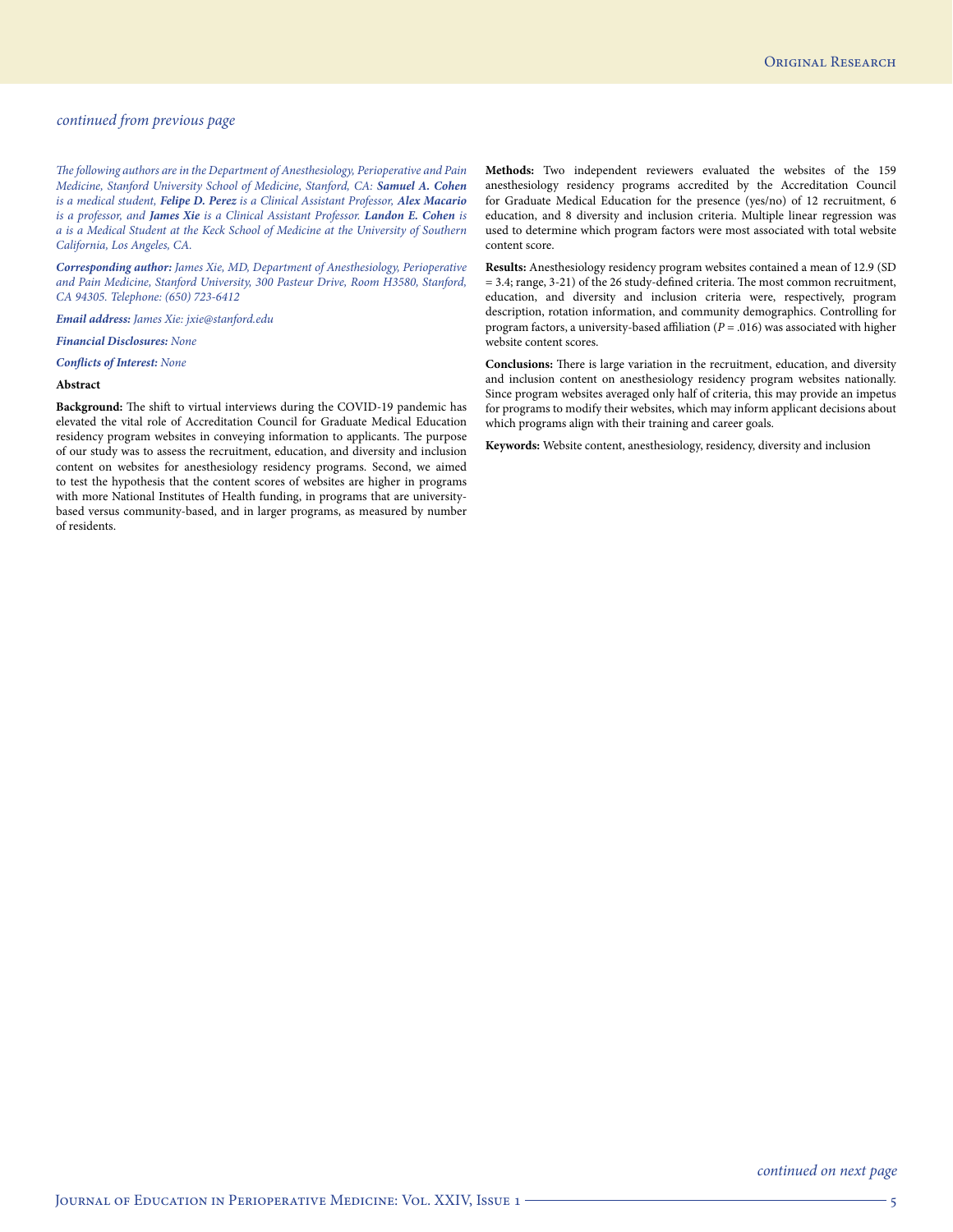## **Figures**



*Figure 1. Total website content scores (minimum = 0, maximum = 26) for 152 anesthesiology residency program websites analyzed.*

*Figure 2. Box plots of total website content scores for community-based; community-based, university-affiliated; and university-based anesthesiology residency programs.*



Distribution of Total Score by Affiliation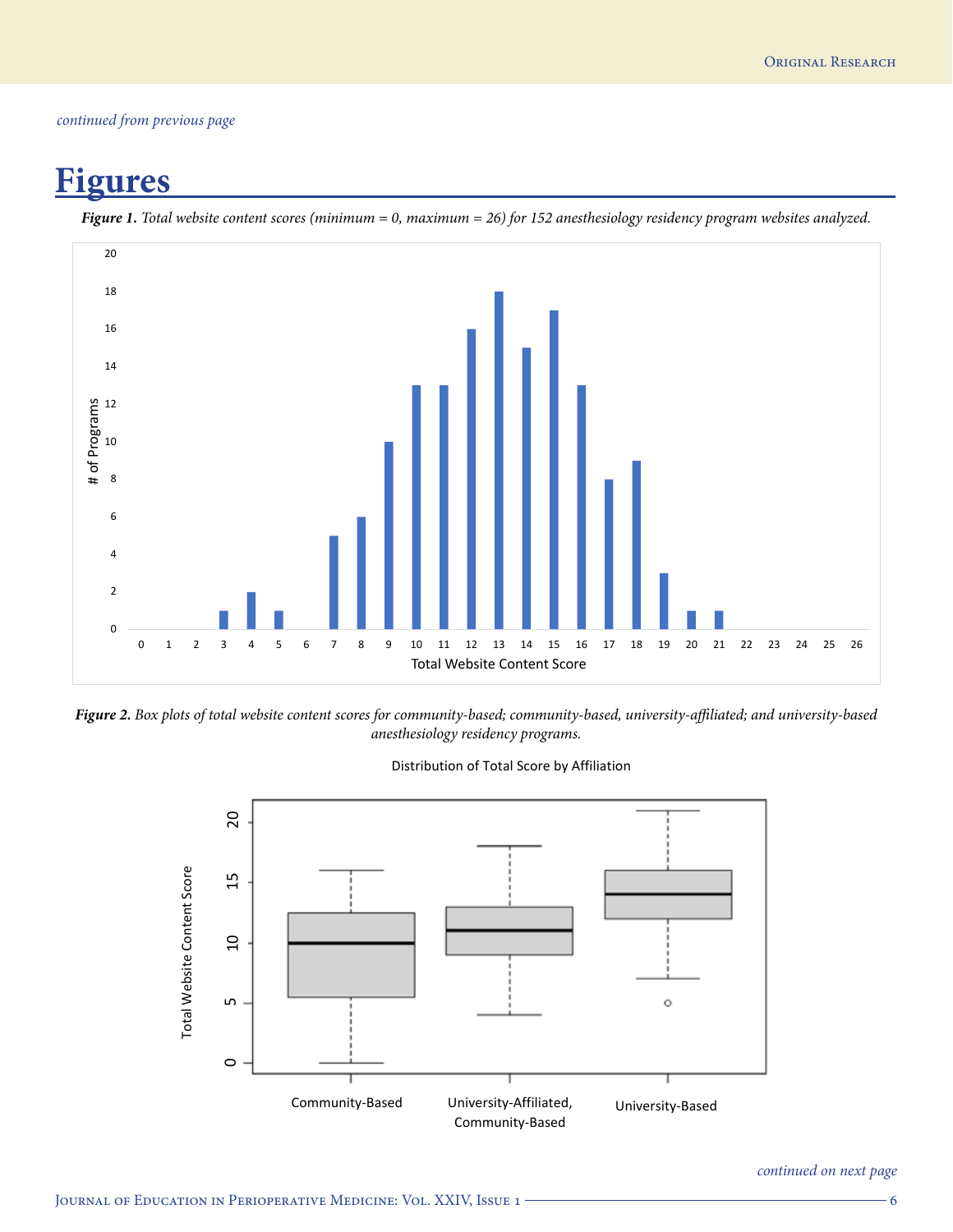## **Tables**

*Table 1. Recruitment (n = 12), Education (n = 6), and Diversity and Inclusion (n = 8) Criteria Evaluated for Anesthesiology Residency Program Websites*

| Recruitment                                    | <b>Education</b>                    | <b>Diversity and Inclusion</b>                   |
|------------------------------------------------|-------------------------------------|--------------------------------------------------|
| Program Description                            | Rotation Information                | Nondiscrimination/Equal Opportunity<br>Statement |
| PGY-2 Salary                                   | Didactics Information               | <b>Community Demographics</b>                    |
| <b>Resident/Faculty Testimonials</b>           | <b>Current Resident</b><br>Research | Diversity and Inclusion Committee                |
| Interview Day Information                      | Daily Work/Call<br>Schedule         | <b>Resident Photos</b>                           |
| <b>Board Pass Rate</b>                         | Journal Club                        | <b>Extended Resident Biographies</b>             |
| % of Graduates Pursuing Fellowship<br>Training | Anesthesia Case Listing             | <b>Financial Resources for Trainees</b>          |
| Geographic Placement of Graduates              |                                     | Diversity and Inclusion Message                  |
| <b>Wellness Resources</b>                      |                                     | <b>Community Engagement Opportunities</b>        |
| <b>Mental Health Resources</b>                 |                                     |                                                  |
| Alumni Contact Information                     |                                     |                                                  |
| Informational Video Content                    |                                     |                                                  |
| Social Media Links                             |                                     |                                                  |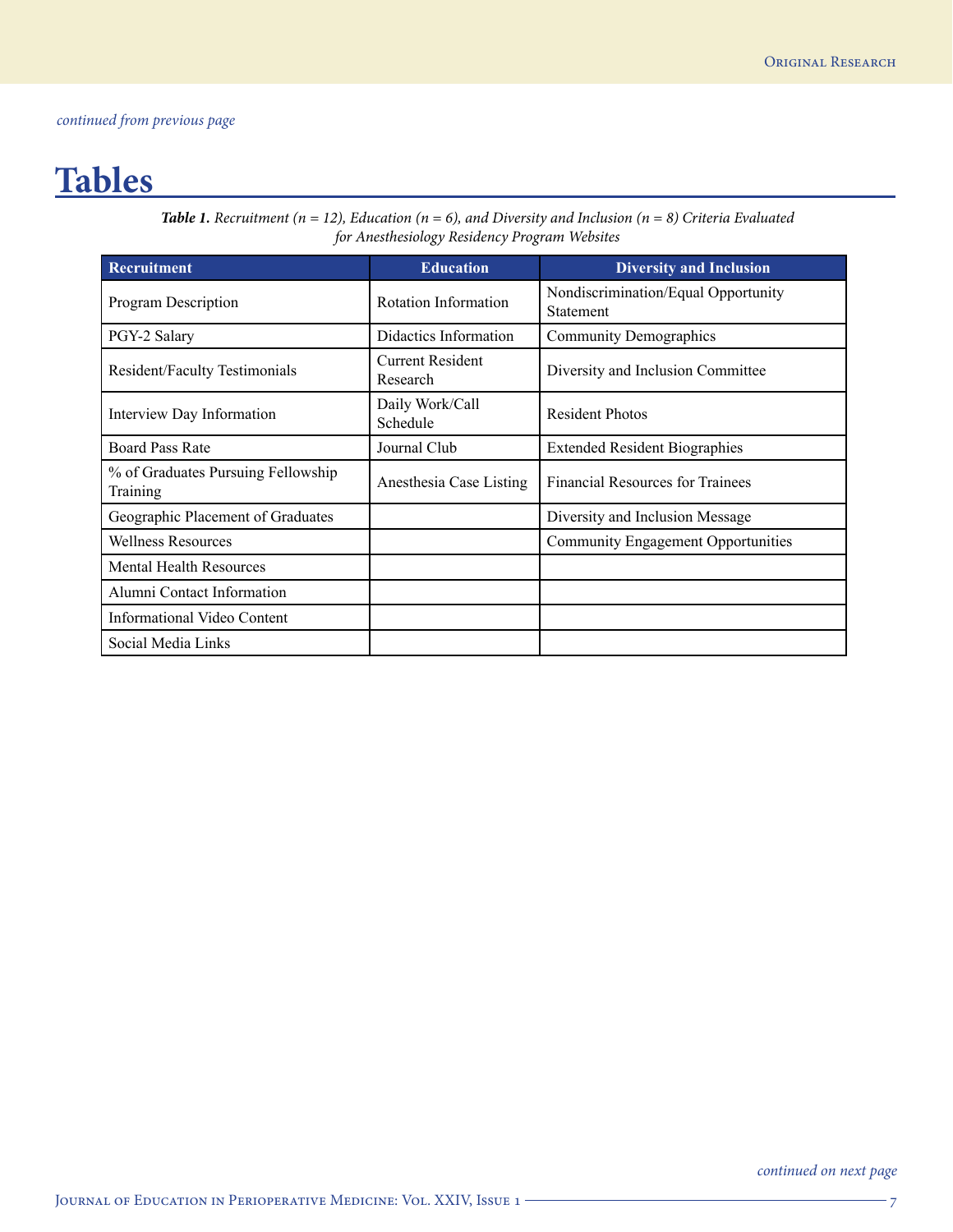## **Tables** *continued*

*Table 2. Recruitment, Education, and Diversity and Inclusion Criteria Scores for Anesthesiology Residency Program Websites.*

| Category      | $Mean \pm SD$             | Low      | <b>High</b> | <b>Criterion</b>                                 | n(%)       |
|---------------|---------------------------|----------|-------------|--------------------------------------------------|------------|
|               |                           |          |             | 1. Program Description                           | 151 (99.3) |
|               |                           |          |             | 2. Social Media Links                            | 131 (86.2) |
|               |                           |          |             | 3. PGY-2 Salary                                  | 105(69.1)  |
|               |                           |          |             | 4. Informational Video Content                   | 90(59.2)   |
|               |                           |          |             | 5. Interview Day Information                     | 88 (57.9)  |
| Recruitment   | $5.6 \pm 2.0$ 1.97        | -1       | 10          | 6. % of Graduates Pursuing Fellowship Training   | 72 (47.4)  |
|               |                           |          |             | 7. Geographic Placement of Graduates             | 64(42.1)   |
|               |                           |          |             | 8. Wellness Resources                            | 62(40.8)   |
|               |                           |          |             | 9. Resident/Faculty Testimonials                 | 41(27.0)   |
|               |                           |          |             | 10. Mental Health Resources                      | 30(19.7)   |
|               |                           |          |             | 11. Board Pass Rate                              | 21(13.8)   |
|               |                           |          |             | 12. Alumni Contact Information                   | 0(0)       |
|               |                           |          |             | 1. Rotation Information                          | 149 (98.0) |
| Education     |                           |          | 6           | 2. Didactics Information                         | 147 (96.7) |
|               | $3.6 \pm 1.0$<br>$\theta$ |          |             | 3. Journal Club                                  | 111(73.0)  |
|               |                           |          |             | 4. Anesthesia Case Listing                       | 59 (38.8)  |
|               |                           |          |             | 5. Daily Work/Call Schedule                      | 54(35.5)   |
|               |                           |          |             | 6. Current Resident Research                     | 37(24.3)   |
|               |                           |          |             | 1. Community Demographics                        | 130(85.5)  |
|               |                           |          |             | 2. Resident Photos                               | 118(77.6)  |
|               |                           |          |             | 3. Financial Resources for Trainees              | 108(71.1)  |
| Diversity and | $3.5 \pm 1.7$             |          |             | 4. Nondiscrimination/Equal Opportunity Statement | 66 (43.4)  |
| Inclusion     |                           | $\theta$ | 8           | 5. Diversity and Inclusion Message               | 44 (28.9)  |
|               |                           |          |             | 6. Community Engagement Opportunities            | 29(19.1)   |
|               |                           |          |             | 7. Extended Resident Biographies                 | 25(16.4)   |
|               |                           |          |             | 8. Diversity and Inclusion Committee             | 20(13.2)   |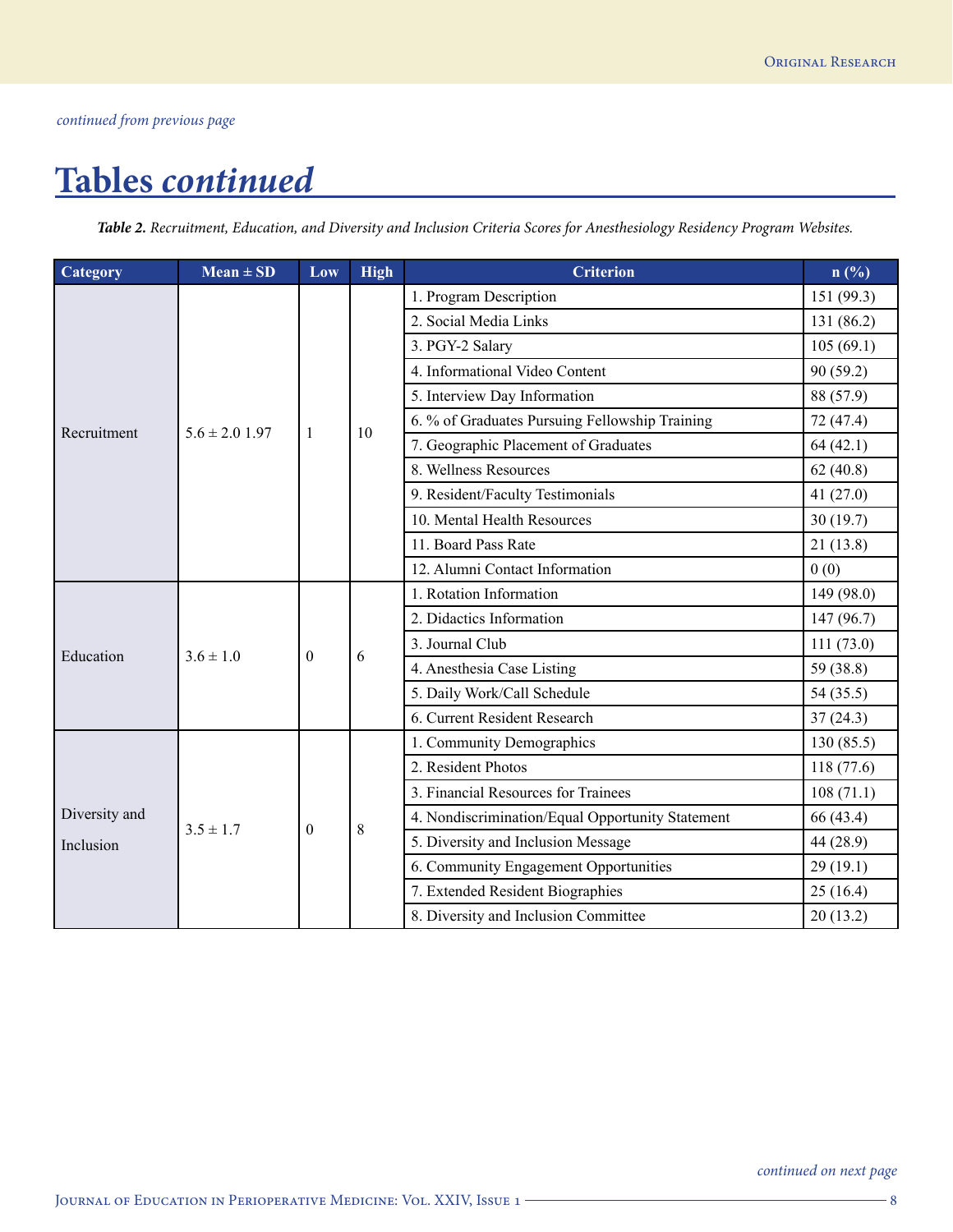## **Tables** *continued*

*Table 3. Comparison of Website Recruitment, Education, Diversity and Inclusion Scores and Total Content Scores (All Mean ± SD) by Program Characteristics*

| <b>Characteristic</b>                      | # of Programs | <b>Recruitment</b><br><b>Content Score</b> | <b>Education</b><br><b>Content Score</b> | <b>Diversity</b><br><b>Content</b><br><b>Score</b> | <b>Total Content</b><br><b>Score</b> |
|--------------------------------------------|---------------|--------------------------------------------|------------------------------------------|----------------------------------------------------|--------------------------------------|
| <b>Affiliation</b>                         |               |                                            |                                          |                                                    |                                      |
| University-based                           | 100           | $6.1 \pm 1.8$                              | $3.8 \pm 1.0$                            | $4.0 \pm 1.6$                                      | $13.9 \pm 3.0$                       |
| University-affiliated, community-<br>based | 41            | $5.0 \pm 1.7$                              | $3.4 \pm 0.9$                            | $2.8 \pm 1.5$                                      | $11.3 \pm 3.0$                       |
| Community-based                            | 11            | $3.9 \pm 2.2$                              | $3.4 \pm 1.5$                            | $2.7 \pm 1.3$                                      | $10.0 \pm 4.2$                       |
| Size <sup>a</sup>                          |               |                                            |                                          |                                                    |                                      |
| Small $(1-6)$                              | 51            | $5.1 \pm 2.0$                              | $3.4 \pm 1.0$                            | $3.0 \pm 1.5$                                      | $11.5 \pm 3.5$                       |
| Medium $(7-13)$                            | 57            | $5.7 \pm 1.9$                              | $3.7 \pm 0.9$                            | $3.3 \pm 1.5$                                      | $12.7 \pm 3.0$                       |
| Large $(14+)$                              | 44            | $6.3 \pm 1.7$                              | $3.9 \pm 1.0$                            | $4.5 \pm 1.7$                                      | $14.7 \pm 3.1$                       |
| Region                                     |               |                                            |                                          |                                                    |                                      |
| Northeast                                  | 55            | $5.8 \pm 1.8$                              | $4.0 \pm 1.0$                            | $3.3 \pm 1.5$                                      | $13.0 \pm 3.2$                       |
| Midwest                                    | 37            | $5.1 \pm 1.9$                              | $3.6 \pm 0.9$                            | $3.5 \pm 1.7$                                      | $12.1 \pm 3.5$                       |
| South                                      | 39            | $5.7 \pm 2.1$                              | $3.5 \pm 1.1$                            | $3.7 \pm 1.5$                                      | $12.9 \pm 3.6$                       |
| West                                       | 21            | $6.4 \pm 1.9$                              | $3.2 \pm 0.8$                            | $4.2 \pm 2.0$                                      | $13.8 \pm 3.5$                       |

a Number of residents in their second postgraduate year.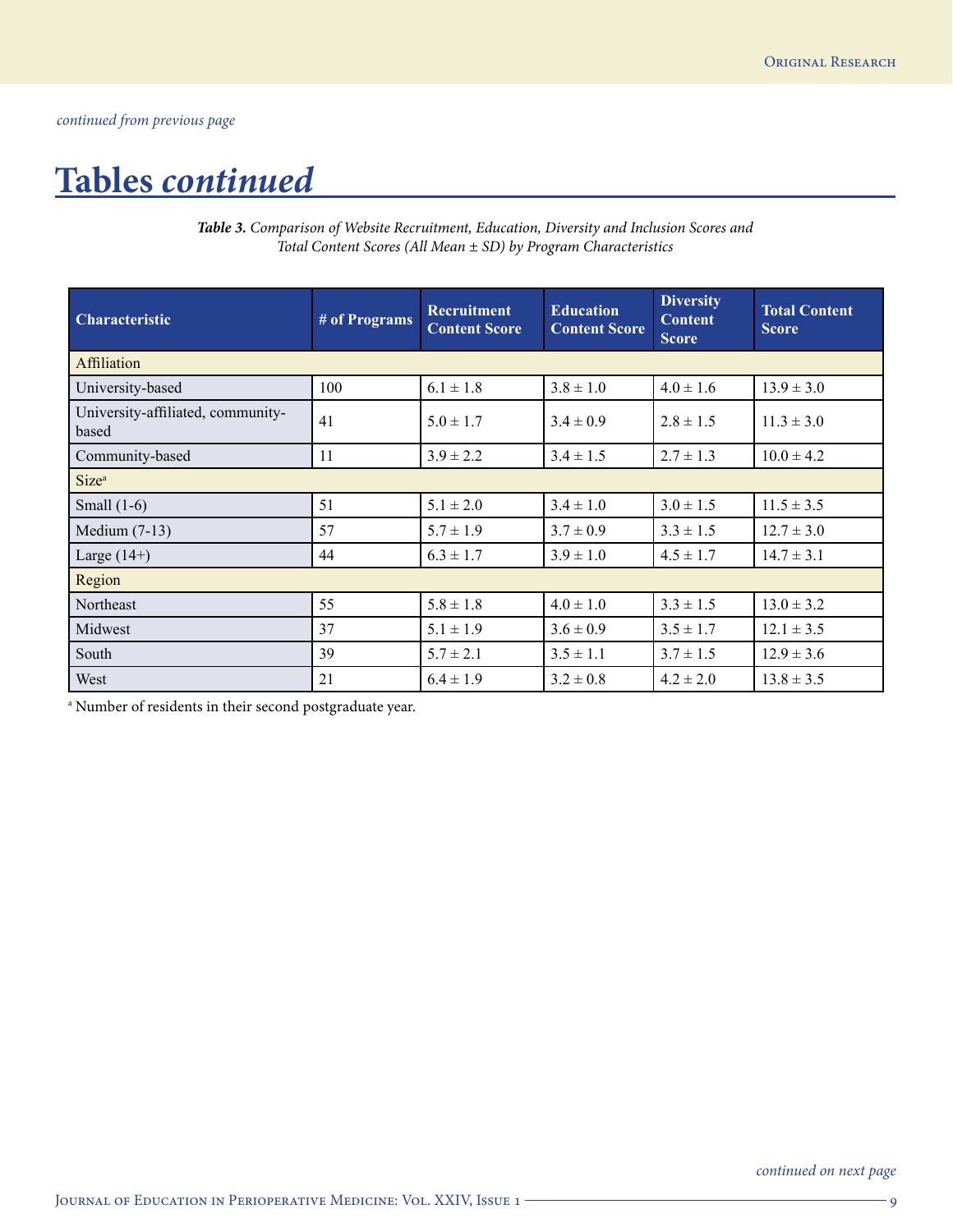# **Supplemental Online Material**

*Supplemental Table 1. Recruitment, Education, Diversity and Inclusion Scores and Total Content Scores for all 152 Anesthesiology Residency Program Websites*

| <b>Program Name</b>                                                | Recruitment<br><b>Score</b><br>(Out of 12) | <b>Education</b><br><b>Score</b><br>(Out of 6) | <b>Diversity</b><br><b>Score</b><br>(Out of 8) | <b>Total Content</b><br><b>Score</b> |
|--------------------------------------------------------------------|--------------------------------------------|------------------------------------------------|------------------------------------------------|--------------------------------------|
| University of North Carolina Hospitals                             | 10                                         | 4                                              | 7                                              | 21                                   |
| <b>Stanford Health Care</b>                                        | 10                                         | $\overline{3}$                                 | 7                                              | 20                                   |
| UCLA David Geffen School of Medicine/UCLA Medical<br>Center        | 7                                          | 4                                              | 8                                              | 19                                   |
| Stony Brook Medicine/University Hospital                           | 9                                          | 6                                              | $\overline{4}$                                 | 19                                   |
| <b>Baylor College of Medicine</b>                                  | 8                                          | 6                                              | 5                                              | 19                                   |
| University of Michigan Health System                               | 8                                          | 4                                              | 6                                              | 18                                   |
| Mayo Clinic College of Medicine and Science (Arizona)              | 9                                          | $\overline{4}$                                 | 5                                              | 18                                   |
| University of Connecticut                                          | 8                                          | 4                                              | 6                                              | 18                                   |
| Rush University Medical Center                                     | 8                                          | 4                                              | 6                                              | 18                                   |
| Massachusetts General Hospital                                     | 8                                          | 5                                              | 5                                              | 18                                   |
| University of Colorado                                             | 10                                         | 3                                              | 5                                              | 18                                   |
| Maine Medical Center                                               | 8                                          | 5                                              | 5                                              | 18                                   |
| Penn State Milton S. Hershey Medical Center                        | 8                                          | 4                                              | 6                                              | 18                                   |
| Medical University of South Carolina                               | 9                                          | 4                                              | 5                                              | 18                                   |
| University of Washington                                           | $\overline{7}$                             | $\overline{\mathbf{3}}$                        | $\overline{7}$                                 | 17                                   |
| Brigham and Women's Hospital                                       | 8                                          | 4                                              | 5                                              | 17                                   |
| Duke University Hospital                                           | 6                                          | 4                                              | 7                                              | 17                                   |
| Johns Hopkins University                                           | 8                                          | 5                                              | 4                                              | 17                                   |
| New York Presbyterian Hospital (Columbia Campus)                   | $\overline{7}$                             | 5                                              | 5                                              | 17                                   |
| Icahn School of Medicine at Mount Sinai (Mount Sinai<br>Hospital)  | 9                                          | 5                                              | 3                                              | 17                                   |
| New York Presbyterian Hospital (Cornell Campus)                    | 8                                          | 4                                              | 5                                              | 17                                   |
| <b>UPMC</b> Medical Education                                      | $\overline{7}$                             | 6                                              | 4                                              | 17                                   |
| Louisiana State University                                         | 8                                          | $\overline{4}$                                 | 4                                              | 16                                   |
| University of Arkansas for Medical Sciences College of<br>Medicine | 8                                          | 4                                              | 4                                              | 16                                   |
| University of Arizona College of Medicine-Tucson                   | 7                                          | 3                                              | 6                                              | 16                                   |
| Cedars-Sinai Medical Center                                        | $\overline{7}$                             | 3                                              | 6                                              | 16                                   |
| University of Iowa Hospitals and Clinics                           | $\boldsymbol{7}$                           | 5                                              | $\overline{\mathcal{L}}$                       | 16                                   |
| <b>Ochsner Clinic Foundation</b>                                   | 8                                          | 5                                              | $\overline{\mathbf{3}}$                        | 16                                   |
| Mayo Clinic College of Medicine and Science (Rochester)            | $\boldsymbol{7}$                           | 5                                              | 4                                              | 16                                   |
| The MetroHealth System/Case Western Reserve University             | 9                                          | 3                                              | $\overline{\mathcal{L}}$                       | 16                                   |
| <b>Cleveland Clinic Foundation</b>                                 | 5                                          | 5                                              | 6                                              | 16                                   |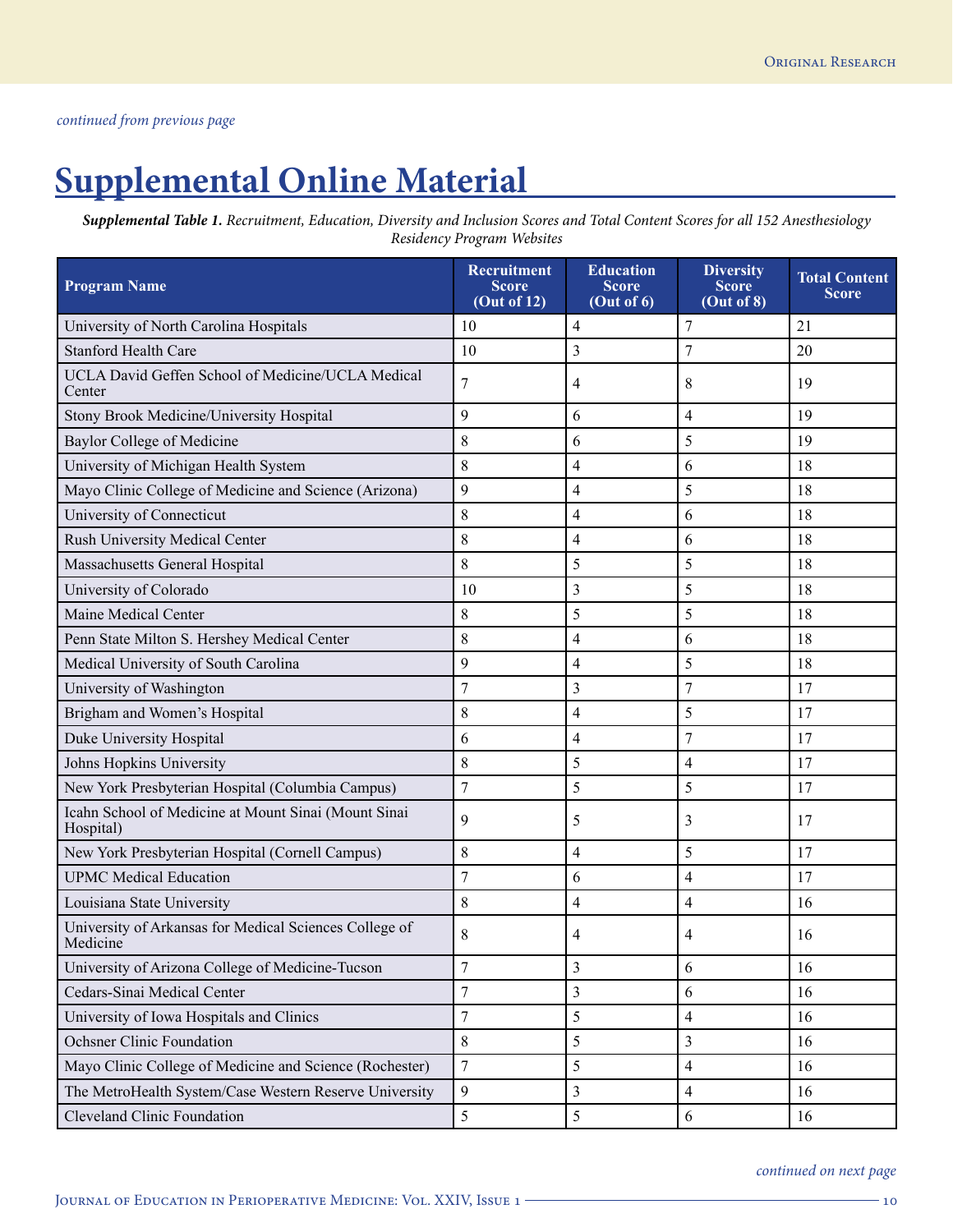# **Supplemental Online Material** *continued*

| University of Tennessee Medical Center at Knoxville                                     | 8                       | 4                        | 4              | 16 |
|-----------------------------------------------------------------------------------------|-------------------------|--------------------------|----------------|----|
| Vanderbilt University Medical Center                                                    | 6                       | 3                        | 7              | 16 |
| University of Virginia Medical Center                                                   | 7                       | 4                        | 5              | 16 |
| Medical College of Wisconsin Affiliated Hospitals                                       | 5                       | 5                        | 6              | 16 |
| University of Minnesota                                                                 | 6                       | 3                        | 6              | 15 |
| University of Alabama Medical Center                                                    | 6                       | 3                        | 6              | 15 |
| Oregon Health & Science University                                                      | 8                       | $\overline{2}$           | 5              | 15 |
| University of California Davis                                                          | 6                       | $\overline{4}$           | 5              | 15 |
| University of Louisville School of Medicine                                             | 7                       | 3                        | 5              | 15 |
| <b>Beth Israel Deaconess Medical Center</b>                                             | 8                       | 3                        | $\overline{4}$ | 15 |
| <b>UMMS-Baystate</b>                                                                    | $\overline{7}$          | 4                        | $\overline{4}$ | 15 |
| St Louis University School of Medicine                                                  | 8                       | $\overline{4}$           | $\mathfrak{Z}$ | 15 |
| Wake Forest University School of Medicine                                               | 6                       | 3                        | 6              | 15 |
| <b>SUNY Upstate Medical University</b>                                                  | $\overline{7}$          | $\overline{\mathcal{L}}$ | $\overline{4}$ | 15 |
| <b>Westchester Medical Center</b>                                                       | 7                       | 5                        | $\mathfrak{Z}$ | 15 |
| Ohio State University Hospital                                                          | 5                       | 5                        | 5              | 15 |
| Oklahoma State University Center for Health Sciences                                    | $\overline{\mathbf{4}}$ | $\overline{4}$           | $\overline{7}$ | 15 |
| University of Pennsylvania Health System                                                | 6                       | 3                        | 6              | 15 |
| University of Texas Southwestern Medical Center                                         | 8                       | 3                        | 4              | 15 |
| University of Wisconsin Hospitals and Clinics                                           | $\overline{7}$          | 5                        | $\mathfrak{Z}$ | 15 |
| West Virginia University                                                                | 8                       | 4                        | 3              | 15 |
| <b>Boston University Medical Center</b>                                                 | 5                       | 4                        | 5              | 14 |
| Lahey Clinic                                                                            | 9                       | 3                        | $\overline{2}$ | 14 |
| University of California San Diego                                                      | 5                       | 5                        | 4              | 14 |
| University of Florida College of Medicine Jacksonville                                  | $\overline{7}$          | $\overline{4}$           | $\mathfrak{Z}$ | 14 |
| Emory University School of Medicine                                                     | 7                       | 4                        | 3              | 14 |
| Medical College of Georgia                                                              | 8                       | 4                        | $\overline{2}$ | 14 |
| University of Missouri-Kansas City School of Medicine                                   | 5                       | $\overline{4}$           | $\sqrt{5}$     | 14 |
| Cooper Medical School of Rowan University/Cooper<br>University Hospital                 | 6                       | 5                        | 3              | 14 |
| University of Rochester                                                                 | $\overline{7}$          | $\overline{4}$           | $\overline{3}$ | 14 |
| University of Cincinnati Medical Center/College of<br>Medicine                          | 3                       | 5                        | 6              | 14 |
| Case Western Reserve University/University Hospitals<br><b>Cleveland Medical Center</b> | 6                       | 3                        | 5              | 14 |
| University of Oklahoma Health Sciences Center                                           | 5                       | $\overline{4}$           | 5              | 14 |
| Geisinger Health System                                                                 | 8                       | $\overline{4}$           | $\overline{2}$ | 14 |
| Temple University Hospital                                                              | $\overline{7}$          | 5                        | $\sqrt{2}$     | 14 |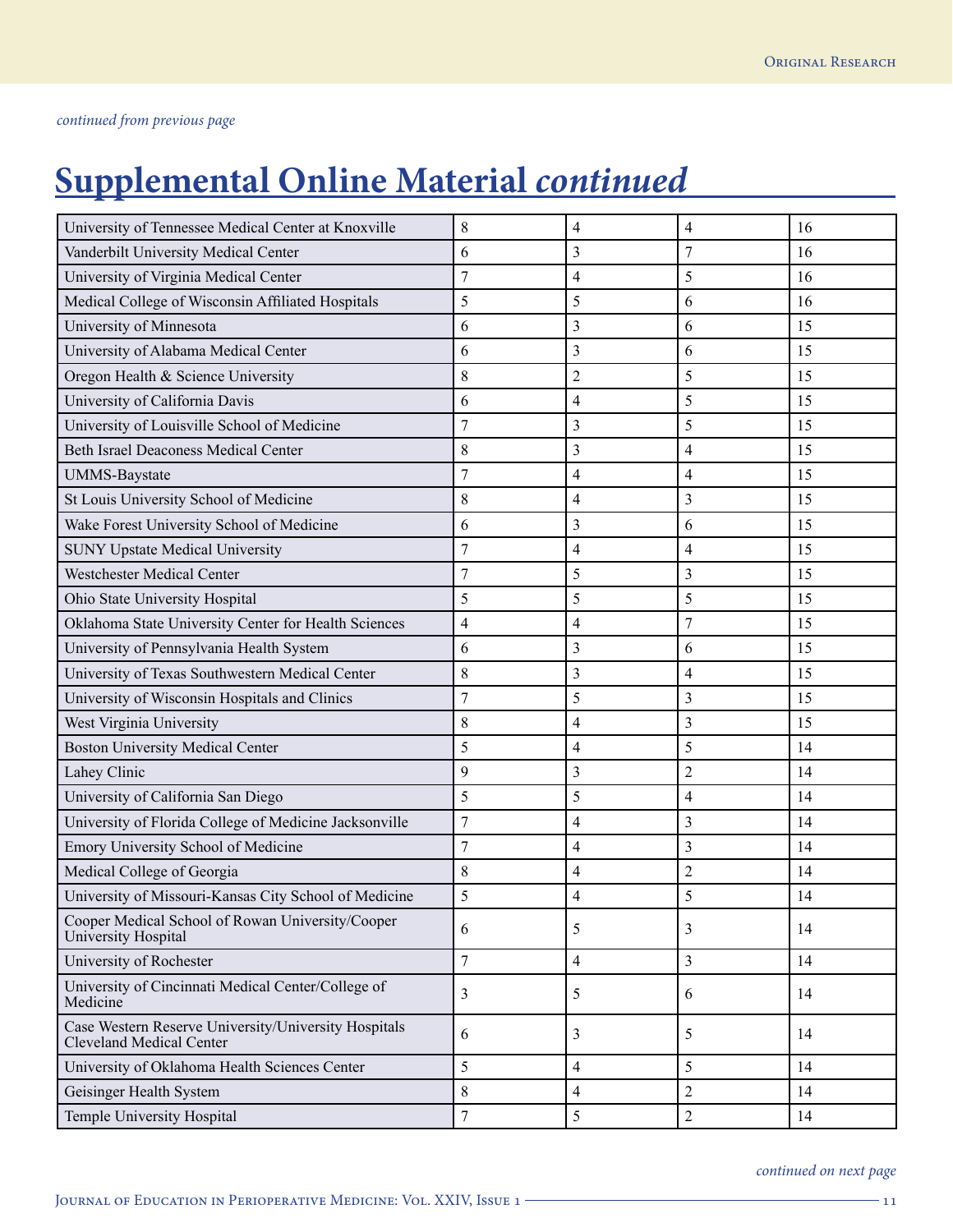# **Supplemental Online Material** *continued*

| University of Utah Health                                            | 6                        | 3                        | 5                        | 14 |
|----------------------------------------------------------------------|--------------------------|--------------------------|--------------------------|----|
| George Washington University                                         | 6                        | 4                        | 3                        | 13 |
| University of Florida                                                | 6                        | 3                        | $\overline{4}$           | 13 |
| Riverside University Health System                                   | $\overline{7}$           | 3                        | 3                        | 13 |
| University of Vermont Medical Center                                 | 5                        | 4                        | $\overline{4}$           | 13 |
| University of Chicago                                                | 3                        | 4                        | 6                        | 13 |
| Virginia Commonwealth University Health System                       | $\overline{7}$           | 4                        | $\overline{2}$           | 13 |
| Mayo Clinic College of Medicine and Science (Jacksonville)           | 5                        | $\overline{\mathcal{L}}$ | $\overline{4}$           | 13 |
| Cleveland Clinic (Florida)                                           | 6                        | 5                        | $\overline{2}$           | 13 |
| Loyola University Medical Center                                     | 5                        | 4                        | 4                        | 13 |
| University of Kansas                                                 | 5                        | $\overline{4}$           | 4                        | 13 |
| University of Kentucky College of Medicine                           | 5                        | 4                        | 4                        | 13 |
| Tulane University                                                    | 6                        | 4                        | 3                        | 13 |
| <b>Tufts Medical Center</b>                                          | 5                        | 4                        | 4                        | 13 |
| University of Maryland                                               | 6                        | 4                        | 3                        | 13 |
| Dartmouth-Hitchcock/Mary Hitchcock Memorial Hospital                 | $\overline{7}$           | 4                        | $\overline{2}$           | 13 |
| St. Joseph's University Medical Center                               | 5                        | 6                        | $\overline{2}$           | 13 |
| Zucker School of Medicine at Hofstra/Northwell                       | $\overline{7}$           | 3                        | 3                        | 13 |
| HCA Healthcare Grand Strand Regional Medical Center                  | 6                        | 3                        | $\overline{4}$           | 13 |
| Kaweah Delta Health Care District (KDHCD)                            | 5                        | $\overline{\mathcal{A}}$ | 3                        | 12 |
| University of California (San Francisco)                             | 5                        | 3                        | $\overline{4}$           | 12 |
| Los Angeles County Harbor UCLA Medical Center                        | $\overline{7}$           | 3                        | $\overline{2}$           | 12 |
| Yale-New Haven Medical Center                                        | $\overline{4}$           | 5                        | 3                        | 12 |
| McGaw Medical Center of Northwestern University                      | 5                        | 3                        | $\overline{4}$           | 12 |
| University of Massachusetts                                          | 6                        | $\overline{c}$           | $\overline{4}$           | 12 |
| Washington University/B-JH/SLCH Consortium                           | $\overline{7}$           | 3                        | $\overline{c}$           | 12 |
| University of Nebraska Medical Center College of Medicine            | 6                        | 4                        | $\overline{2}$           | 12 |
| University of New Mexico School of Medicine                          | 5                        | 3                        | $\overline{\mathcal{A}}$ | 12 |
| Albany Medical Center                                                | 6                        | 3                        | 3                        | 12 |
| Icahn School of Medicine at Mount Sinai (Morningside/<br>West)       | 5                        | 4                        | 3                        | 12 |
| Sidney Kimmel Medical College at Thomas Jefferson<br>University/TJUH | $\overline{\mathcal{L}}$ | 4                        | 4                        | 12 |
| Allegheny Health Network Medical Education Consortium<br>(AGH/WPH)   | 5                        | 4                        | 3                        | 12 |
| Brown University/Rhode Island Hospital-Lifespan                      | 5                        | 5                        | $\overline{2}$           | 12 |
| University of Texas Medical Branch Hospitals                         | 6                        | 4                        | $\sqrt{2}$               | 12 |
| Texas Tech University Health Sciences Center at Lubbock              | $\overline{\mathbf{4}}$  | $\overline{4}$           | $\overline{4}$           | 12 |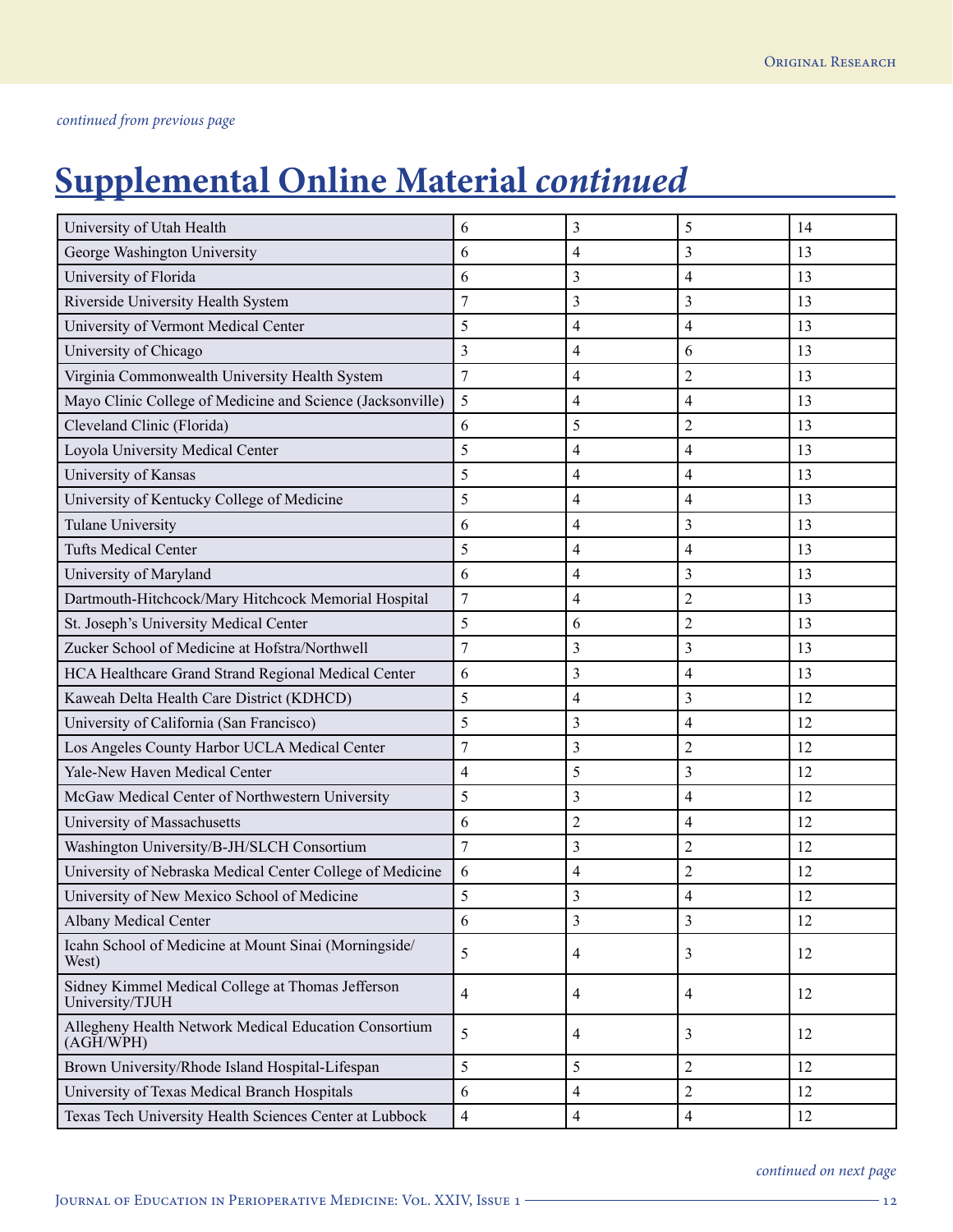# **Supplemental Online Material** *continued*

| Advocate Health Care (Advocate Illinois Masonic)                                                       | 5                        | 4                        | $\overline{2}$ | 11 |
|--------------------------------------------------------------------------------------------------------|--------------------------|--------------------------|----------------|----|
| Virginia Mason Medical Center                                                                          | 7                        | 3                        | 1              | 11 |
| HCA Healthcare East Florida Division GME/Kendall<br>Regional Medical Center                            | 4                        | 3                        | 4              | 11 |
| University of Kansas (Wichita)                                                                         | 5                        | 2                        | $\overline{4}$ | 11 |
| St. Elizabeth's Medical Center                                                                         | $\overline{4}$           | 4                        | 3              | 11 |
| Wayne State University School of Medicine                                                              | 5                        | 3                        | 3              | 11 |
| University of Missouri-Columbia                                                                        | $\overline{4}$           | $\overline{4}$           | 3              | 11 |
| Rutgers Health/Robert Wood Johnson Medical School                                                      | 5                        | 4                        | $\overline{2}$ | 11 |
| HCA Healthcare Sunrise Health Graduate Medical Education                                               | $\overline{4}$           | 3                        | 4              | 11 |
| SUNY Health Science Center at Brooklyn                                                                 | $\overline{4}$           | 4                        | 3              | 11 |
| NYU Grossman School of Medicine                                                                        | $\overline{4}$           | 4                        | 3              | 11 |
| University of Toledo                                                                                   | $\overline{3}$           | 4                        | $\overline{4}$ | 11 |
| Texas A&M College of Medicine-Scott and White Medical<br>Center (Temple)                               | $\overline{4}$           | 3                        | 4              | 11 |
| University of Miami/Jackson Health System                                                              | 4                        | 2                        | 4              | 10 |
| Memorial Healthcare System (Hollywood Florida)                                                         | $\overline{4}$           | $\overline{\mathbf{4}}$  | $\overline{2}$ | 10 |
| HCA Healthcare/USF Morsani College of Medicine GME/<br>Oak Hill Hospital                               | 3                        | 3                        | 4              | 10 |
| Indiana University School of Medicine                                                                  | 5                        | 3                        | $\overline{2}$ | 10 |
| Rutgers Health/New Jersey Medical School                                                               | $\overline{4}$           | 3                        | 3              | 10 |
| Maimonides Medical Center                                                                              | $\overline{4}$           | 3                        | 3              | 10 |
| University at Buffalo                                                                                  | 4                        | 4                        | $\overline{c}$ | 10 |
| New York Medical College at Metropolitan Hospital                                                      | $\overline{4}$           | 3                        | 3              | 10 |
| Nuvance Health                                                                                         | $\overline{4}$           | 4                        | $\overline{2}$ | 10 |
| <b>UPMC</b> Lititz                                                                                     | 5                        | 3                        | $\overline{2}$ | 10 |
| University of Texas Health Science Center at Houston                                                   | $\overline{4}$           | 3                        | 3              | 10 |
| University of Texas Health Science Center San Antonio Joe<br>and Tereza Lozano Long School of Medicine | $\overline{4}$           | 4                        | 2              | 10 |
| University of Central Florida/HCA Healthcare GME (Ocala)                                               | $\overline{4}$           | 3                        | $\mathfrak{Z}$ | 10 |
| Loma Linda University Health Education Consortium                                                      | 3                        | 5                        | 1              | 9  |
| University of California (Irvine)                                                                      | 6                        | $\overline{c}$           | 1              | 9  |
| McLaren Health Care/ Oakland/MSU                                                                       | $\overline{\mathcal{L}}$ | 3                        | $\overline{2}$ | 9  |
| MedStar Health/Georgetown University Hospital                                                          | 5                        | $\overline{c}$           | $\overline{2}$ | 9  |
| Louisiana State University Shreveport                                                                  | $\mathfrak{Z}$           | $\overline{\mathcal{L}}$ | $\sqrt{2}$     | 9  |
| Beaumont Health (Royal Oak)                                                                            | 5                        | $\overline{c}$           | $\overline{2}$ | 9  |
| University of Mississippi Medical Center                                                               | $\overline{4}$           | 3                        | $\overline{2}$ | 9  |
| Hackensack University Medical Center                                                                   | $\overline{\mathcal{L}}$ | $\overline{4}$           | 1              | 9  |